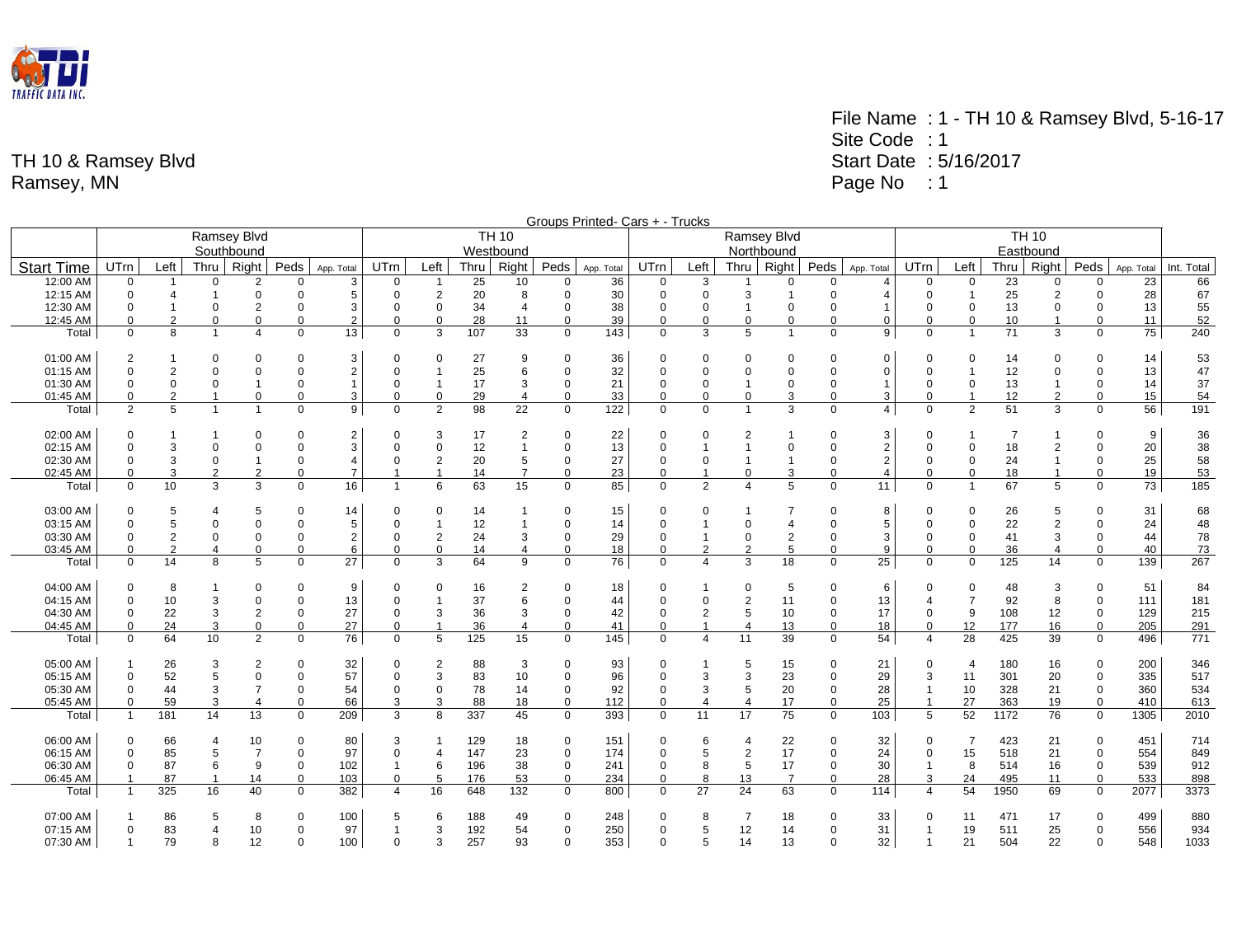

|                   |                |      |                |                    |              |            |                |                |      |              |             | Groups Printed- Cars + - Trucks |             |                |                |                |             |            |                  |                |      |                |             |            |            |  |  |  |  |
|-------------------|----------------|------|----------------|--------------------|--------------|------------|----------------|----------------|------|--------------|-------------|---------------------------------|-------------|----------------|----------------|----------------|-------------|------------|------------------|----------------|------|----------------|-------------|------------|------------|--|--|--|--|
|                   |                |      |                | <b>Ramsey Blvd</b> |              |            |                |                |      | <b>TH 10</b> |             |                                 |             |                | Ramsey Blvd    |                |             |            | <b>TH 10</b>     |                |      |                |             |            |            |  |  |  |  |
|                   |                |      |                | Southbound         |              |            |                |                |      | Westbound    |             |                                 |             |                | Northbound     |                |             |            |                  |                |      | Eastbound      |             |            |            |  |  |  |  |
| <b>Start Time</b> | UTrn           | Left | Thru           | Right              | Peds         | App. Total | UTrn           | Left           | Thru | Right        | Peds        | App. Total                      | UTrn        | Left           | Thru           | Right          | Peds        | App. Total | UTrn             | Left           | Thru | Right          | Peds        | App. Total | Int. Total |  |  |  |  |
| 07:45 AM          | $\mathbf 0$    | 87   | 6              | 10                 | $\Omega$     | 103        | $\overline{1}$ | 3              | 221  | 86           | $\Omega$    | 311                             | $\mathbf 0$ | 8              | 14             | $\overline{7}$ | $\Omega$    | 29         | 3                | 21             | 393  | 15             | $\Omega$    | 432        | 875        |  |  |  |  |
| Total             | 2              | 335  | 23             | 40                 | $\mathbf 0$  | 400        | $\overline{7}$ | 15             | 858  | 282          | $\mathbf 0$ | 1162                            | $\mathbf 0$ | 26             | 47             | 52             | $\mathbf 0$ | 125        | 5                | 72             | 1879 | 79             | $\Omega$    | 2035       | 3722       |  |  |  |  |
| 08:00 AM          | $\mathbf 0$    | 58   | 13             | 6                  | $\Omega$     | 77         | 3              | 3              | 205  | 57           | 0           | 268                             | $\Omega$    | 9              | 5              | 10             | $\Omega$    | 24         | 3                | 17             | 346  | 21             | 0           | 387        | 756        |  |  |  |  |
| 08:15 AM          | $\Omega$       | 56   | 3              | 10                 | $\Omega$     | 69         | 6              | $\overline{2}$ | 165  | 51           | $\mathbf 0$ | 224                             | $\Omega$    | 5              | 6              | 10             | $\Omega$    | 21         | $\overline{1}$   | 11             | 308  | 12             | $\Omega$    | 332        | 646        |  |  |  |  |
| 08:30 AM          | $\mathbf 0$    | 54   | 5              | 15                 | 0            | 74         | 3              | 5              | 179  | 39           | 0           | 226                             | $\mathbf 0$ |                | 4              | 9              | $\Omega$    | 17         | $\mathbf 0$      | 8              | 293  | 15             | 0           | 316        | 633        |  |  |  |  |
| 08:45 AM          | 0              | 78   | 6              | 13                 | $\mathbf 0$  | 97         | 3              | $\overline{2}$ | 198  | 34           | $\mathbf 0$ | 237                             | $\mathbf 0$ | 6              | 5              | 6              | 0           | 17         | $\mathbf{1}$     | 9              | 256  | 9              | $\mathbf 0$ | 275        | 626        |  |  |  |  |
| Total             | $\mathbf 0$    | 246  | 27             | 44                 | $\mathbf 0$  | 317        | 15             | 12             | 747  | 181          | $\mathbf 0$ | 955                             | $\mathbf 0$ | 24             | 20             | 35             | 0           | 79         | 5                | 45             | 1203 | 57             | $\mathbf 0$ | 1310       | 2661       |  |  |  |  |
| 09:00 AM          | $\mathbf 0$    | 76   | 6              | 9                  | $\Omega$     | 91         | 5              | 3              | 183  | 28           | $\mathbf 0$ | 219                             | $\Omega$    |                | 6              | $\overline{7}$ | O           | 16         | 5                | 11             | 260  | 14             | $\Omega$    | 290        | 616        |  |  |  |  |
| 09:15 AM          | 3              | 62   | 3              | $\overline{4}$     | $\Omega$     | 72         | 4              | 5              | 170  | 42           | $\mathbf 0$ | 221                             | $\Omega$    | 6              | 5              | 5              | $\Omega$    | 16         | $\Delta$         | 6              | 237  | 9              | $\Omega$    | 256        | 565        |  |  |  |  |
| 09:30 AM          | $\overline{2}$ | 58   | $\overline{4}$ |                    | $\Omega$     | 71         | $\overline{4}$ | 5              | 169  | 37           | $\mathbf 0$ | 215                             | $\mathbf 0$ |                | $\overline{2}$ | $\overline{4}$ | $\Omega$    | 10         | $\overline{4}$   | 12             | 237  | 10             | $\mathbf 0$ | 263        | 559        |  |  |  |  |
| 09:45 AM          | $\Omega$       | 48   | 3              | $\overline{7}$     | $\Omega$     | 58         | 5              | 5              | 177  | 41           | $\mathbf 0$ | 228                             | $\Omega$    | 5              | $\overline{2}$ | 10             | $\Omega$    | 17         |                  | 6              | 252  | 12             | $\Omega$    | 271        | 574        |  |  |  |  |
| Total             | 5              | 244  | 16             | 27                 | $\Omega$     | 292        | 18             | 18             | 699  | 148          | $\mathbf 0$ | 883                             | $\Omega$    | 18             | 15             | 26             | $\Omega$    | 59         | 14               | 35             | 986  | 45             | $\Omega$    | 1080       | 2314       |  |  |  |  |
| 10:00 AM          |                | 51   |                |                    | $\Omega$     | 60         | 6              | 5              | 184  | 30           | 0           | 225                             | $\Omega$    | 6              |                | 9              | $\Omega$    | 19         | 3                |                | 235  | 8              | $\Omega$    | 250        | 554        |  |  |  |  |
| 10:15 AM          | $\mathbf{1}$   | 38   | 3              | $\overline{7}$     | $\Omega$     | 49         | 3              | 6              | 203  | 34           | $\mathbf 0$ | 246                             | $\mathbf 0$ | 12             | 4              | 6              | $\Omega$    | 22         | $\Omega$         | 6              | 253  | 10             | $\Omega$    | 269        | 586        |  |  |  |  |
| 10:30 AM          | $\Omega$       | 46   | 5              | 12                 | $\mathbf 0$  | 63         | $\overline{7}$ | $\overline{4}$ | 183  | 28           | $\mathbf 0$ | 222                             | $\mathbf 0$ | 11             | $\overline{2}$ | 8              | 0           | 21         | $\overline{4}$   | 9              | 218  | 6              | $\mathbf 0$ | 237        | 543        |  |  |  |  |
| 10:45 AM          | 3              | 49   | 6              | 8                  | $\Omega$     | 66         | 2              | 3              | 191  | 38           | $\mathbf 0$ | 234                             | $\mathbf 0$ | $\overline{2}$ | 5              | 9              | $\Omega$    | 16         | 3                | 5              | 213  | 6              | $\Omega$    | 227        | 543        |  |  |  |  |
| Total             | 5              | 184  | 15             | 34                 | $\Omega$     | 238        | 18             | 18             | 761  | 130          | $\mathbf 0$ | 927                             | $\Omega$    | 31             | 15             | 32             | $\Omega$    | 78         | 10 <sup>10</sup> | 24             | 919  | 30             | $\Omega$    | 983        | 2226       |  |  |  |  |
| 11:00 AM          | 2              | 47   | $\overline{4}$ | 12                 | $\mathbf{1}$ | 66         | 3              | $\overline{4}$ | 187  | 36           | $\mathbf 0$ | 230                             | $\Omega$    | 4              | 6              | 9              | $\Omega$    | 19         | -1               |                | 180  | 11             | 0           | 199        | 514        |  |  |  |  |
| 11:15 AM          | 2              | 48   | 12             | 15                 | $\mathbf 0$  | 77         | $\overline{7}$ | $\overline{4}$ | 194  | 34           | $\mathbf 0$ | 239                             | $\mathbf 0$ | $\overline{7}$ | $\overline{2}$ | 13             | $\Omega$    | 22         | $\overline{1}$   | 9              | 179  | 11             | $\mathbf 0$ | 200        | 538        |  |  |  |  |
| 11:30 AM          |                | 56   | 8              | 10                 | $\mathbf 0$  | 75         | 5              | 9              | 202  | 51           | $\mathbf 0$ | 267                             | $\mathbf 0$ | 3              | 3              | 14             | 0           | 20         | 0                | 8              | 217  | 13             | 0           | 238        | 600        |  |  |  |  |
| 11:45 AM          | 3              | 51   | 6              | 11                 | $\Omega$     | 71         | $\overline{4}$ | $\overline{4}$ | 194  | 48           | $\mathbf 0$ | 250                             | $\mathbf 0$ | 6              | 8              | $\overline{4}$ | $\mathbf 0$ | 18         | $\mathbf 0$      | $\overline{7}$ | 209  | 10             | $\mathbf 0$ | 226        | 565        |  |  |  |  |
| Total             | 8              | 202  | 30             | 48                 | $\mathbf{1}$ | 289        | 19             | 21             | 777  | 169          | $\mathbf 0$ | 986                             | $\mathbf 0$ | 20             | 19             | 40             | $\mathbf 0$ | 79         | $\overline{2}$   | 31             | 785  | 45             | $\mathbf 0$ | 863        | 2217       |  |  |  |  |
| 12:00 PM          | 6              | 52   | 6              | 10                 | 0            | 74         | 2              | $\overline{4}$ | 241  | 59           | 0           | 306                             | $\Omega$    | 5              | 8              | 7              | $\Omega$    | 20         | 2                | 6              | 194  | 15             | 0           | 217        | 617        |  |  |  |  |
| 12:15 PM          | 3              | 64   | 9              | 8                  | $\mathbf 0$  | 84         | 4              | $\overline{1}$ | 207  | 43           | $\mathbf 0$ | 255                             | $\mathbf 0$ | 6              | 10             | 12             | $\Omega$    | 28         | $\overline{1}$   | 11             | 255  | 12             | 0           | 279        | 646        |  |  |  |  |
| 12:30 PM          | 4              | 45   | $\overline{7}$ | 8                  | $\mathbf 0$  | 64         | 3              | $\overline{2}$ | 236  | 64           | $\mathbf 0$ | 305                             | $\mathbf 0$ | 8              | $\overline{2}$ | 10             | 0           | 20         | 3                | 9              | 216  | $\overline{7}$ | $\mathbf 0$ | 235        | 624        |  |  |  |  |
| 12:45 PM          | $\overline{2}$ | 64   | $\overline{4}$ | 8                  | $\Omega$     | 78         | 5              | 6              | 211  | 58           | $\mathbf 0$ | 280                             | $\mathbf 0$ | $\overline{7}$ | $\overline{7}$ | $\overline{7}$ | $\Omega$    | 21         | 6                | 8              | 210  | 10             | $\Omega$    | 234        | 613        |  |  |  |  |
| Total             | 15             | 225  | 26             | 34                 | $\Omega$     | 300        | 14             | 13             | 895  | 224          | $\mathbf 0$ | 1146                            | $\Omega$    | 26             | 27             | 36             | $\Omega$    | 89         | 12               | 34             | 875  | 44             | $\Omega$    | 965        | 2500       |  |  |  |  |
| 01:00 PM          |                | 41   | 6              | 11                 | $\Omega$     | 59         |                | $\overline{2}$ | 226  | 44           | $\mathbf 0$ | 273                             | $\Omega$    | 9              |                | $\overline{4}$ | $\Omega$    | 20         | $\overline{1}$   | 11             | 200  | $\overline{7}$ | 0           | 219        | 571        |  |  |  |  |
| 01:15 PM          | 3              | 40   | $\overline{7}$ | 12                 | $\Omega$     | 62         | $\overline{2}$ | 9              | 222  | 41           | $\mathbf 0$ | 274                             | $\Omega$    | 10             | $\overline{7}$ | $\overline{2}$ | $\Omega$    | 19         | $\Omega$         | 8              | 146  | 11             | $\Omega$    | 165        | 520        |  |  |  |  |
| 01:30 PM          |                | 43   | $\overline{4}$ | 12                 | $\Omega$     | 60         | $\overline{4}$ | 3              | 230  | 58           | $\mathbf 0$ | 295                             | $\mathbf 0$ | $\overline{4}$ | 8              | 3              | $\Omega$    | 15         | $\overline{2}$   | 9              | 228  | 6              | $\mathbf 0$ | 245        | 615        |  |  |  |  |
| 01:45 PM          |                | 44   | 6              | 15                 | $\Omega$     | 66         | 3              | $\overline{4}$ | 276  | 80           | $\mathbf 0$ | 363                             | $\mathbf 0$ | $\overline{7}$ | 6              | $\overline{2}$ | $\Omega$    | 15         | $\mathbf{1}$     | 10             | 184  | 13             | $\mathbf 0$ | 208        | 652        |  |  |  |  |
| Total             | 6              | 168  | 23             | 50                 | $\Omega$     | 247        | 10             | 18             | 954  | 223          | $\mathbf 0$ | 1205                            | $\Omega$    | 30             | 28             | 11             | $\Omega$    | 69         | $\overline{4}$   | 38             | 758  | 37             | $\Omega$    | 837        | 2358       |  |  |  |  |
| 02:00 PM          |                | 42   | 9              | 14                 | 0            | 66         | 2              | 8              | 289  | 65           | 0           | 364                             | $\mathbf 0$ | 12             | 5              | 9              | 0           | 26         | 5                | 6              | 234  | 15             | 0           | 260        | 716        |  |  |  |  |
| 02:15 PM          | $\mathbf 0$    | 39   | 7              | 16                 | 0            | 62         | $\overline{7}$ | 13             | 320  | 72           | 0           | 412                             | $\mathbf 0$ | 14             | 8              | 15             |             | 37         | $\Omega$         | 11             | 304  | 11             | $\Omega$    | 326        | 837        |  |  |  |  |
| 02:30 PM          | $\overline{2}$ | 84   | 5              | 21                 | $\mathbf 0$  | 112        | 3              | $\overline{4}$ | 336  | 66           | 0           | 409                             | $\Omega$    | 6              | 9              | 9              | $\Omega$    | 24         | 5                | 9              | 254  | 10             | $\Omega$    | 278        | 823        |  |  |  |  |
| 02:45 PM          | $\overline{2}$ | 30   | 5              | 9                  | $\Omega$     | 46         | 5              | 10             | 405  | 79           | $\mathbf 0$ | 499                             | $\Omega$    | 13             | 10             | 9              | $\Omega$    | 32         | 3                | 10             | 252  | 15             | $\Omega$    | 280        | 857        |  |  |  |  |
| Total             | 5              | 195  | 26             | 60                 | $\Omega$     | 286        | 17             | 35             | 1350 | 282          | $\Omega$    | 1684                            | $\Omega$    | 45             | 32             | 42             | $\Omega$    | 119        | 13               | 36             | 1044 | 51             | $\Omega$    | 1144       | 3233       |  |  |  |  |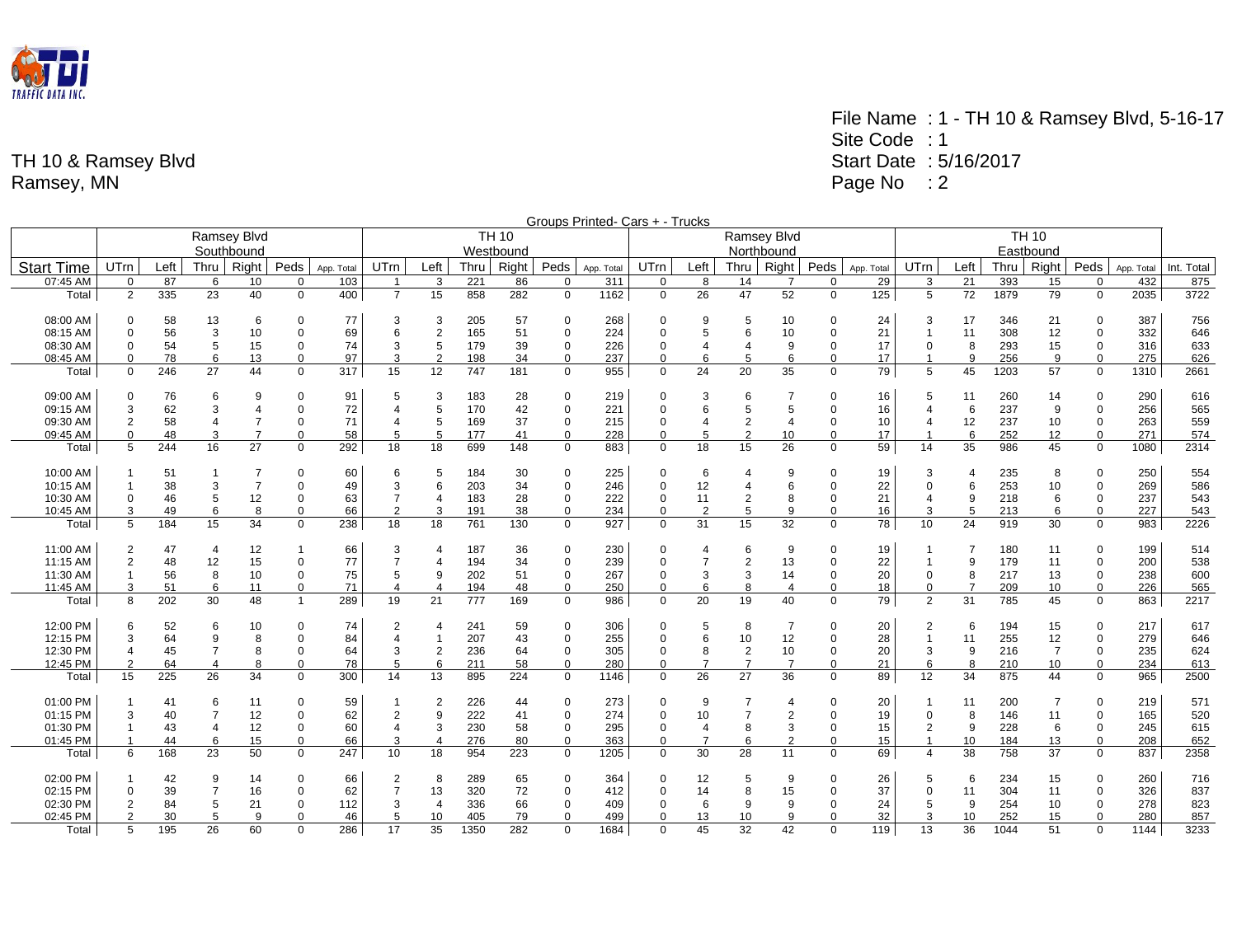

|                   | Groups Printed- Cars + - Trucks<br><b>TH 10</b><br>Ramsey Blvd<br><b>TH 10</b><br>Ramsey Blvd |          |                     |                |                         |                 |                |                     |            |           |                            |            |                            |                         |                |                |                         |                |                             |                |            |                |                            |            |             |  |  |  |  |
|-------------------|-----------------------------------------------------------------------------------------------|----------|---------------------|----------------|-------------------------|-----------------|----------------|---------------------|------------|-----------|----------------------------|------------|----------------------------|-------------------------|----------------|----------------|-------------------------|----------------|-----------------------------|----------------|------------|----------------|----------------------------|------------|-------------|--|--|--|--|
|                   |                                                                                               |          |                     |                |                         |                 |                |                     |            |           |                            |            |                            |                         |                |                |                         |                |                             |                |            |                |                            |            |             |  |  |  |  |
|                   |                                                                                               |          |                     | Southbound     |                         |                 |                |                     |            | Westbound |                            |            |                            |                         |                | Northbound     |                         |                |                             |                |            | Eastbound      |                            |            |             |  |  |  |  |
| <b>Start Time</b> | UTrn                                                                                          | Left     | Thru                | Right          | Peds                    | App. Total      | <b>UTrn</b>    | Left                | Thru       | Right     | Peds                       | App. Total | UTrn                       | Left                    | Thru           | Right          | Peds                    | App. Total     | UTrn                        | Left           | Thru       | Right          | Peds                       | App. Total | Int. Total  |  |  |  |  |
| 03:00 PM          | $\mathbf 0$                                                                                   | 80       | 12                  | 23             | 0                       | 115             | $\overline{7}$ | $\overline{7}$      | 408        | 68        | $\mathbf 0$                | 490        | 0                          | 6                       | 8              | $\overline{1}$ | $\mathbf 0$             | 15             | 2                           | 14             | 201        | 11             | 0                          | 228        | 848         |  |  |  |  |
| 03:15 PM          | $\mathbf 0$                                                                                   | 56       | $\overline{4}$      | 16             | $\mathbf 0$             | 76              | 3              | $\overline{7}$      | 455        | 75        | $\mathbf 0$                | 540        | $\mathbf 0$                | 14                      | 9              | 3              | $\Omega$                | 26             | 6                           | 11             | 262        | 13             | $\mathbf 0$                | 292        | 934         |  |  |  |  |
| 03:30 PM          | $\mathbf 0$                                                                                   | 75       | 6                   | 19             | $\mathbf 0$             | 100             | 5              | $\overline{4}$      | 467        | 70        | $\mathbf 0$                | 546        | $\mathbf 0$                | 10                      | 10             | $\overline{2}$ | $\Omega$                | 22             | 5                           | 11             | 269        | 16             | $\mathbf 0$                | 301        | 969         |  |  |  |  |
| 03:45 PM          | $\mathbf 0$                                                                                   | 46       | 3                   | 23             | $\Omega$                | 72              | 5              | 12                  | 457        | 75        | $\mathbf 0$                | 549        | $\mathbf 0$                | 14                      | $\overline{7}$ | $\overline{2}$ | $\Omega$                | 23             | $\overline{2}$              | 11             | 275        | 18             | $\mathbf 0$                | 306        | 950         |  |  |  |  |
| Total             | $\mathbf 0$                                                                                   | 257      | 25                  | 81             | $\mathbf 0$             | 363             | 20             | 30                  | 1787       | 288       | $\mathbf 0$                | 2125       | $\mathbf 0$                | 44                      | 34             | 8              | $\Omega$                | 86             | 15                          | 47             | 1007       | 58             | $\mathbf 0$                | 1127       | 3701        |  |  |  |  |
|                   |                                                                                               |          |                     |                |                         |                 |                |                     |            |           |                            |            |                            |                         |                |                |                         |                |                             |                |            |                |                            |            |             |  |  |  |  |
| 04:00 PM          | $\mathbf 0$                                                                                   | 52       | 16                  | 22             | 0                       | 90              | $\overline{2}$ | 6                   | 424        | 94        | $\overline{0}$             | 526        | 0                          | 18                      | 3              | 5              | $\Omega$                | 26             | 3                           | 14             | 268        | 8              | 2                          | 295        | 937         |  |  |  |  |
| 04:15 PM          |                                                                                               | 56       | 6                   | 33             | $\mathbf 0$             | 96              | 3              | 8                   | 453        | 82        | $\mathbf 0$                | 546        | $\mathbf 0$                | 10                      | 12             | $\overline{7}$ | $\Omega$                | 29             | $\mathbf{1}$                | 10             | 306        | 16             | $\mathbf 0$                | 333        | 1004        |  |  |  |  |
| 04:30 PM          | $\mathbf{1}$                                                                                  | 83       | 11                  | 35             | $\mathbf 0$             | 130             | 0              | 9                   | 427        | 77        | $\mathbf 0$                | 513        | $\mathbf 0$                | 9                       | 9              | 3              | 0                       | 21             | $\overline{2}$              | 15             | 267        | 19             | $\mathbf 0$                | 303        | 967         |  |  |  |  |
| 04:45 PM          | $\Omega$                                                                                      | 51       | 5                   | 24             | $\Omega$                | 80              | $\Omega$       | 12                  | 515        | 85        | $\mathbf 0$                | 612        | $\mathbf 0$                | 14                      | 8              | 3              | $\Omega$                | 25             | $\mathbf{1}$                | 9              | 327        | 15             | $\mathbf 0$                | 352        | 1069        |  |  |  |  |
| Total             | 2                                                                                             | 242      | 38                  | 114            | $\mathbf 0$             | 396             | 5              | 35                  | 1819       | 338       | $\mathbf 0$                | 2197       | $\mathbf 0$                | 51                      | 32             | 18             | $\Omega$                | 101            | $\overline{7}$              | 48             | 1168       | 58             | $\overline{2}$             | 1283       | 3977        |  |  |  |  |
| 05:00 PM          |                                                                                               | 70       | 9                   | 19             | 0                       | 99              | 9              | $\overline{4}$      | 473        | 73        | $\mathbf 0$                | 559        | $\mathbf 0$                | 14                      | 11             | 3              | $\Omega$                | 28             | $\overline{2}$              | 9              | 294        | 12             | 0                          | 317        | 1003        |  |  |  |  |
| 05:15 PM          |                                                                                               | 45       | 6                   | 14             | $\mathbf 0$             | 66              | 6              | 8                   | 501        | 80        | $\mathbf 0$                | 595        | $\mathbf 0$                | 10                      | 2              | $\overline{1}$ | $\Omega$                | 13             | $\Omega$                    | $\overline{4}$ | 277        | 11             | $\mathbf 0$                | 292        | 966         |  |  |  |  |
| 05:30 PM          | $\mathbf 0$                                                                                   | 53       | $\overline{7}$      | 10             | $\mathbf 0$             | 70              | 3              | $\overline{4}$      | 459        | 85        | $\mathbf 0$                | 551        | $\mathbf 0$                | 9                       | 10             | 5              | 0                       | 24             | 3                           | 12             | 271        | 13             | $\mathbf 0$                | 299        | 944         |  |  |  |  |
| 05:45 PM          | 3                                                                                             | 37       | 3                   | 9              | $\mathbf 0$             | 52              | $\overline{4}$ | 9                   | 427        | 91        | $\mathbf 0$                | 531        | $\mathbf 0$                | $\overline{7}$          | 5              | 3              | $\mathbf 0$             | 15             | 3                           | 11             | 233        | 10             | $\mathbf 0$                | 257        | 855         |  |  |  |  |
| Total             | 5                                                                                             | 205      | 25                  | 52             | $\Omega$                | 287             | 22             | 25                  | 1860       | 329       | $\mathbf 0$                | 2236       | $\Omega$                   | 40                      | 28             | 12             | $\Omega$                | 80             | 8                           | 36             | 1075       | 46             | $\Omega$                   | 1165       | 3768        |  |  |  |  |
| 06:00 PM          | $\overline{2}$                                                                                | 58       | 12                  | 11             | 0                       | 83              | 5              | 13                  | 389        | 83        | $\mathbf 0$                | 490        | $\mathbf 0$                | $\overline{7}$          | 9              | 15             | $\Omega$                | 31             | 4                           | 6              | 260        | 13             | $\overline{2}$             | 285        | 889         |  |  |  |  |
| 06:15 PM          | $\overline{2}$                                                                                | 28       | 6                   |                | $\mathbf 0$             | 38              | $\overline{1}$ | 6                   | 357        | 85        | $\mathbf 0$                | 449        | $\mathbf 0$                | 6                       | $\overline{7}$ | 6              | $\Omega$                |                |                             | 3              | 230        | $\overline{7}$ | $\mathbf 0$                | 241        | 747         |  |  |  |  |
|                   |                                                                                               |          |                     | 2              |                         | 72              |                |                     |            |           |                            |            |                            |                         |                |                |                         | 19             | $\mathbf 1$                 | 6              |            |                |                            |            |             |  |  |  |  |
| 06:30 PM          | $\overline{2}$<br>$\overline{2}$                                                              | 59<br>34 | 8<br>$\overline{7}$ | 3<br>11        | $\mathbf 0$<br>$\Omega$ | 54              | 3<br>5         | 6<br>$\overline{4}$ | 316<br>249 | 90<br>74  | $\mathbf 0$<br>$\mathbf 0$ | 415<br>332 | $\mathbf 0$<br>$\mathbf 0$ | 9                       | 3<br>11        | $\overline{4}$ | $\mathbf 0$<br>$\Omega$ | 16             | $\mathbf 0$<br>$\mathbf{1}$ | 2              | 222<br>171 | 10             | $\mathbf 0$<br>$\mathbf 0$ | 238<br>184 | 741         |  |  |  |  |
| 06:45 PM          | 8                                                                                             | 179      | 33                  | 27             | $\mathbf 0$             | 247             | 14             | 29                  |            | 332       | $\mathbf 0$                | 1686       | $\mathbf 0$                | 10<br>32                | 30             | 12<br>37       | $\Omega$                | 33<br>99       | 6                           | 17             | 883        | 10<br>40       | $\overline{2}$             |            | 603<br>2980 |  |  |  |  |
| Total             |                                                                                               |          |                     |                |                         |                 |                |                     | 1311       |           |                            |            |                            |                         |                |                |                         |                |                             |                |            |                |                            | 948        |             |  |  |  |  |
| 07:00 PM          | 3                                                                                             | 39       | 8                   | 10             | -1                      | 61              | 9              | 5                   | 265        | 85        | $\mathbf 0$                | 364        | $\mathbf 0$                | 8                       | 3              | $\overline{4}$ | $\Omega$                | 15             | $\mathbf 1$                 | $\overline{4}$ | 170        | 11             | 0                          | 186        | 626         |  |  |  |  |
| 07:15 PM          | $\Omega$                                                                                      | 31       | $\overline{4}$      | $\overline{4}$ | $\mathbf 0$             | 39              | $\overline{1}$ | 8                   | 210        | 64        | $\mathbf 0$                | 283        | $\mathbf 0$                | $\overline{4}$          | 3              | $\overline{4}$ | $\Omega$                | 11             | $\mathbf{1}$                |                | 142        | 9              | $\mathbf 0$                | 153        | 486         |  |  |  |  |
| 07:30 PM          | $\mathbf 0$                                                                                   | 20       | $\overline{4}$      | $\overline{4}$ | $\mathbf 0$             | 28              | $\overline{1}$ | $\overline{7}$      | 229        | 49        | $\mathbf 0$                | 286        | $\mathbf 0$                | 3                       | $\overline{4}$ | $\overline{4}$ | $\mathbf 0$             | 11             | $\overline{2}$              | 3              | 161        | 6              | $\mathbf 0$                | 172        | 497         |  |  |  |  |
| 07:45 PM          |                                                                                               | 43       | $\overline{1}$      | 5              | $\Omega$                | 50              | $\Omega$       | $\overline{2}$      | 183        | 48        | $\Omega$                   | 233        | $\Omega$                   | 11                      | $\overline{7}$ | $\overline{2}$ | $\Omega$                | 20             | 3                           |                | 127        | 5              | $\Omega$                   | 136        | 439         |  |  |  |  |
| Total             | 4                                                                                             | 133      | 17                  | 23             | $\overline{1}$          | 178             | 11             | 22                  | 887        | 246       | $\mathbf 0$                | 1166       | $\Omega$                   | 26                      | 17             | 14             | $\Omega$                | 57             | $\overline{7}$              | 9              | 600        | 31             | $\Omega$                   | 647        | 2048        |  |  |  |  |
|                   |                                                                                               |          |                     |                |                         |                 |                |                     |            |           |                            |            |                            |                         |                |                |                         |                |                             |                |            |                |                            |            |             |  |  |  |  |
| 08:00 PM          | $\mathbf 0$                                                                                   | 32       | 5                   | 9              | $\Omega$                | 46              | 0              | 3                   | 188        | 56        | $\mathbf 0$                | 247        | $\Omega$                   | 5                       | 3              | 9              | $\Omega$                | 17             | $\Omega$                    |                | 113        | $\overline{7}$ | 0                          | 121        | 431         |  |  |  |  |
| 08:15 PM          | $\overline{4}$                                                                                | 27       | $\sqrt{5}$          |                | $\mathbf 0$             | 40              | $\overline{1}$ | $\overline{1}$      | 173        | 46        | $\mathbf 0$                | 221        | $\mathbf 0$                | 3                       | $\overline{2}$ | $\overline{7}$ | $\Omega$                | 12             | $\mathbf 0$                 | 3              | 170        | 14             | 0                          | 187        | 460         |  |  |  |  |
| 08:30 PM          | $\mathbf 0$                                                                                   | 26       | 3                   | $\overline{2}$ | 0                       | 31              | $\overline{2}$ | $\overline{2}$      | 171        | 46        | $\mathbf 0$                | 221        | $\pmb{0}$                  |                         | 3              | 8              | $\Omega$                | 12             | $\mathbf{1}$                | 6              | 143        | $\overline{4}$ | $\mathbf 0$                | 154        | 418         |  |  |  |  |
| 08:45 PM          | $\Omega$                                                                                      | 13       | 3                   | 3              | $\Omega$                | 19              | $\Omega$       | 3                   | 160        | 44        | $\mathbf 0$                | 207        | $\mathbf 0$                | $\overline{\mathbf{4}}$ | 6              | $\overline{4}$ | $\Omega$                | 14             | $\mathbf 0$                 | $\overline{2}$ | 120        | $\overline{7}$ | $\Omega$                   | 129        | 369         |  |  |  |  |
| Total             | 4                                                                                             | 98       | 16                  | 18             | $\Omega$                | 136             | 3              | 9                   | 692        | 192       | $\mathbf 0$                | 896        | $\Omega$                   | 13                      | 14             | 28             | $\Omega$                | 55             | $\mathbf{1}$                | 12             | 546        | 32             | $\Omega$                   | 591        | 1678        |  |  |  |  |
| 09:00 PM          | $\overline{2}$                                                                                | 15       | 3                   | 5              | $\Omega$                | 25              | 3              | $\mathbf 0$         | 141        | 51        | $\mathbf 0$                | 195        | $\overline{0}$             | 9                       | 8              | 5              | $\Omega$                | 22             | $\Omega$                    | 6              | 150        | $\mathbf 1$    | 0                          | 157        | 399         |  |  |  |  |
| 09:15 PM          | $\mathbf 0$                                                                                   | 15       | $\overline{c}$      |                | $\mathbf 0$             | 18              | $\mathbf 0$    | $\overline{2}$      | 129        | 40        | $\mathbf 0$                | 171        | $\mathbf 0$                | 12                      | 1              | 8              | $\Omega$                | 21             | $\mathbf{1}$                | $\overline{4}$ | 126        | 10             | $\mathbf 0$                | 141        | 351         |  |  |  |  |
| 09:30 PM          | $\overline{1}$                                                                                | 14       | $\overline{2}$      | 5              | 0                       | 22              | $\mathbf 0$    | 5                   | 117        | 26        | $\mathbf 0$                | 148        | $\mathbf 0$                | 5                       | $\mathbf{1}$   | $\overline{4}$ | $\Omega$                | 10             | $\mathbf{1}$                | 3              | 80         | 8              | $\mathbf 0$                | 92         | 272         |  |  |  |  |
| 09:45 PM          |                                                                                               | 14       | $\overline{2}$      | 5              | $\Omega$                | 22              | 2              | 3                   | 109        | 42        | $\mathbf 0$                | 156        | $\mathbf 0$                | 5                       | 3              | 3              | $\Omega$                | 11             | $\Omega$                    | $\overline{2}$ | 79         | $\overline{7}$ | $\Omega$                   | 88         | 277         |  |  |  |  |
| Total             | 4                                                                                             | 58       | 9                   | 16             | $\Omega$                | 87              | 5              | 10                  | 496        | 159       | $\mathbf 0$                | 670        | $\mathbf 0$                | 31                      | 13             | 20             | $\Omega$                | 64             | $\mathfrak{p}$              | 15             | 435        | 26             | $\Omega$                   | 478        | 1299        |  |  |  |  |
|                   |                                                                                               |          |                     |                |                         |                 |                |                     |            |           |                            |            |                            |                         |                |                |                         |                |                             |                |            |                |                            |            |             |  |  |  |  |
| 10:00 PM          | 2                                                                                             | 15       | 3                   | $\overline{4}$ | -1                      | 25              | 1              | $\overline{2}$      | 108        | 30        | $\mathbf 0$                | 141        | $\mathbf 0$                |                         | 6              | $\overline{1}$ | $\Omega$                | 8              | $\Omega$                    | 2              | 81         | 6              | $\mathbf 0$                | 89         | 263         |  |  |  |  |
| 10:15 PM          | $\mathbf 0$                                                                                   | 9        | $\overline{1}$      |                | 0                       | 14              | 0              | $\overline{2}$      | 86         | 25        | $\mathbf 0$                | 113        | $\mathbf 0$                | $\overline{2}$          | $\overline{2}$ | 3              | $\Omega$                | $\overline{7}$ | $\Omega$                    | 0              | 63         |                | $\mathbf 0$                | 64         | 198         |  |  |  |  |
| 10:30 PM          | $\mathbf 0$                                                                                   | 9        | $\overline{1}$      |                | $\Omega$                | 12 <sup>2</sup> | $\Omega$       | $\Omega$            | 79         | 24        | $\mathbf 0$                | 103        | $\Omega$                   |                         | $\overline{2}$ |                | $\Omega$                | 6              | $\Omega$                    | $\overline{2}$ | 56         | 5              | $\Omega$                   | 63         | 184         |  |  |  |  |
|                   |                                                                                               |          |                     |                |                         |                 |                |                     |            |           |                            |            |                            |                         |                |                |                         |                |                             |                |            |                |                            |            |             |  |  |  |  |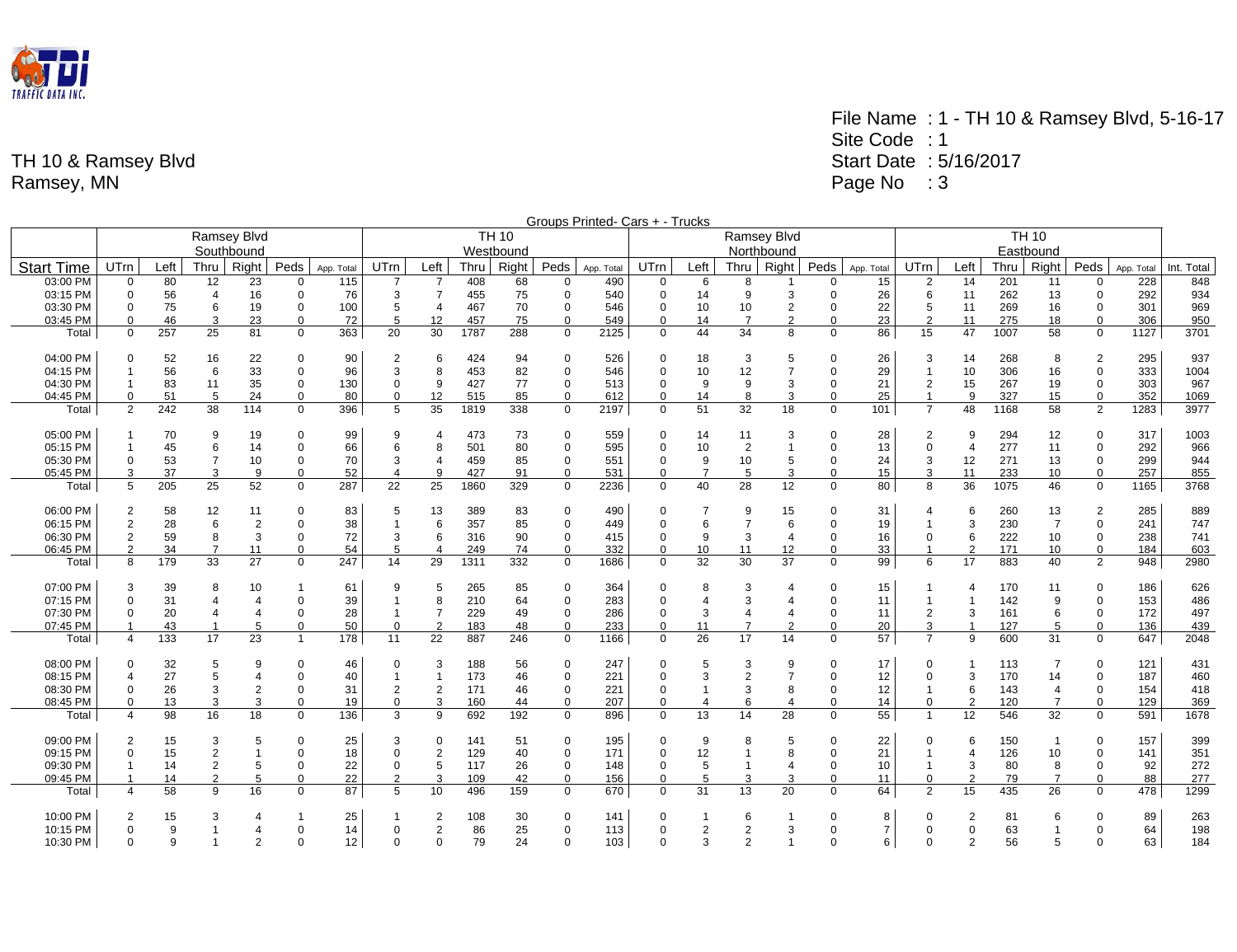

|                    |          |      |      |             |      |            |             |                 |       |           |          | Groups Printed- Cars + - Trucks |      |      |      |             |      |            |             |      |       |       |             |            |            |
|--------------------|----------|------|------|-------------|------|------------|-------------|-----------------|-------|-----------|----------|---------------------------------|------|------|------|-------------|------|------------|-------------|------|-------|-------|-------------|------------|------------|
|                    |          |      |      | Ramsey Blvd |      |            |             |                 |       | TH 10     |          |                                 |      |      |      | Ramsey Blvd |      |            |             |      |       |       |             |            |            |
|                    |          |      |      | Southbound  |      |            |             |                 |       | Westbound |          |                                 |      |      |      | Northbound  |      |            |             |      |       |       |             |            |            |
| <b>Start Time</b>  | UTrn     | Left | Thru | Right       | Peds | App. Total | <b>UTrn</b> | Left            | Thru  | Right     | Peds '   | App. Total                      | UTrn | Left | Thru | Right       | Peds | App. Total | <b>UTrn</b> | Left | Thru  | Right | Peds        | App. Total | Int. Total |
| 10:45 PM           | 0        |      |      |             |      | 11         |             |                 | 74    | 14        |          | 91                              |      |      |      |             | 0    | 5.         |             |      | 46    |       | 0           | 50         | 157        |
| Total              | $\Omega$ | 38   | 9    | 12          |      | 62         | 2           | 6               | 347   | 93        | 0        | 448                             | 0    |      | 10   | 9           | 0    | 26         | 0           | 6    | 246   | 14    | 0           | 266        | 802        |
|                    |          |      |      |             |      |            |             |                 |       |           |          |                                 |      |      |      |             |      |            |             |      |       |       |             |            |            |
| 11:00 PM           |          | 9    |      |             |      | 12         |             | చ               | 68    | 15        |          | 86                              |      |      |      | 0           |      | 4          |             |      | 39    |       |             | 41         | 143        |
| 11:15 PM           |          |      |      |             |      | 11         |             | $\Omega$        | 74    | 16        |          | 90                              |      |      |      |             | 0    |            |             |      | 38    |       |             | 40         | 146        |
| 11:30 PM           |          |      |      |             |      | C          |             |                 | 57    | 17        |          | 76                              |      |      |      |             |      |            |             |      | 32    |       |             | 34         | 128        |
| 11:45 PM           |          |      |      |             |      |            |             |                 | 44    | 14        |          | 61                              |      |      |      |             |      |            |             |      | 17    |       |             | 18         | 90         |
| Total              | 0        | 21   | 11   |             |      | 37         |             | 8               | 243   | 62        |          | 313                             |      | 9    | -9   | 6           | 0    | 24         |             | າ    | 126   | 5     | 0           | 133        | 507        |
|                    |          |      |      |             |      |            |             |                 |       |           |          |                                 |      |      |      |             |      |            |             |      |       |       |             |            |            |
| <b>Grand Total</b> | 79       | 3637 | 422  | 753         | 3    | 4894       | 208         | 367             | 17925 |           |          |                                 |      |      |      |             |      |            |             |      | 18396 |       |             |            |            |
|                    |          |      |      |             |      |            |             |                 |       |           |          |                                 |      |      |      |             |      |            |             |      |       |       |             |            |            |
|                    |          |      |      |             |      |            |             |                 |       |           |          |                                 |      |      |      |             |      |            |             |      |       |       |             |            |            |
| Cars +             | 79       | 3538 | 403  | 686         |      | 4706       | 191         | 35 <sup>1</sup> | 16942 | 3792      | $\Omega$ | 21276                           |      | 508  | 443  | 603         |      | 1554       | 114         | 559  | 17570 | 879   | $\sim$<br>∠ | 19124      | 46660      |
| % Cars +           | 100      | 97.3 | 95.5 | 91.1        |      | 96.2       | 91.8        | 95.6            | 94.5  | 96        | 0        | 94.8                            |      | 96.9 | 97.4 | 95.7        |      | 96.6       | 91.9        | 86.7 | 95.5  | 96.9  | 50          | 95.3       | 95.2       |
| Trucks             |          | 99   | 19   | 67          | 3    | 188        | 17          | 16              | 983   | 157       | $\Omega$ | 1173                            |      | 16   |      | 27          |      | 55         | 10          | 86   | 826   | 28    |             | 952        | 2368       |
| % Trucks           |          | 2.7  | 4.5  | 8.9         | 100  | 3.8        | 8.2         | 4.4             | 5.5   |           |          | 5.2                             |      | 3.2  | 2.6  | 4.3         |      | 3.4        | 8.1         | 13.3 | 4.5   | 3.1   | 50          | 4.7        | 4.8        |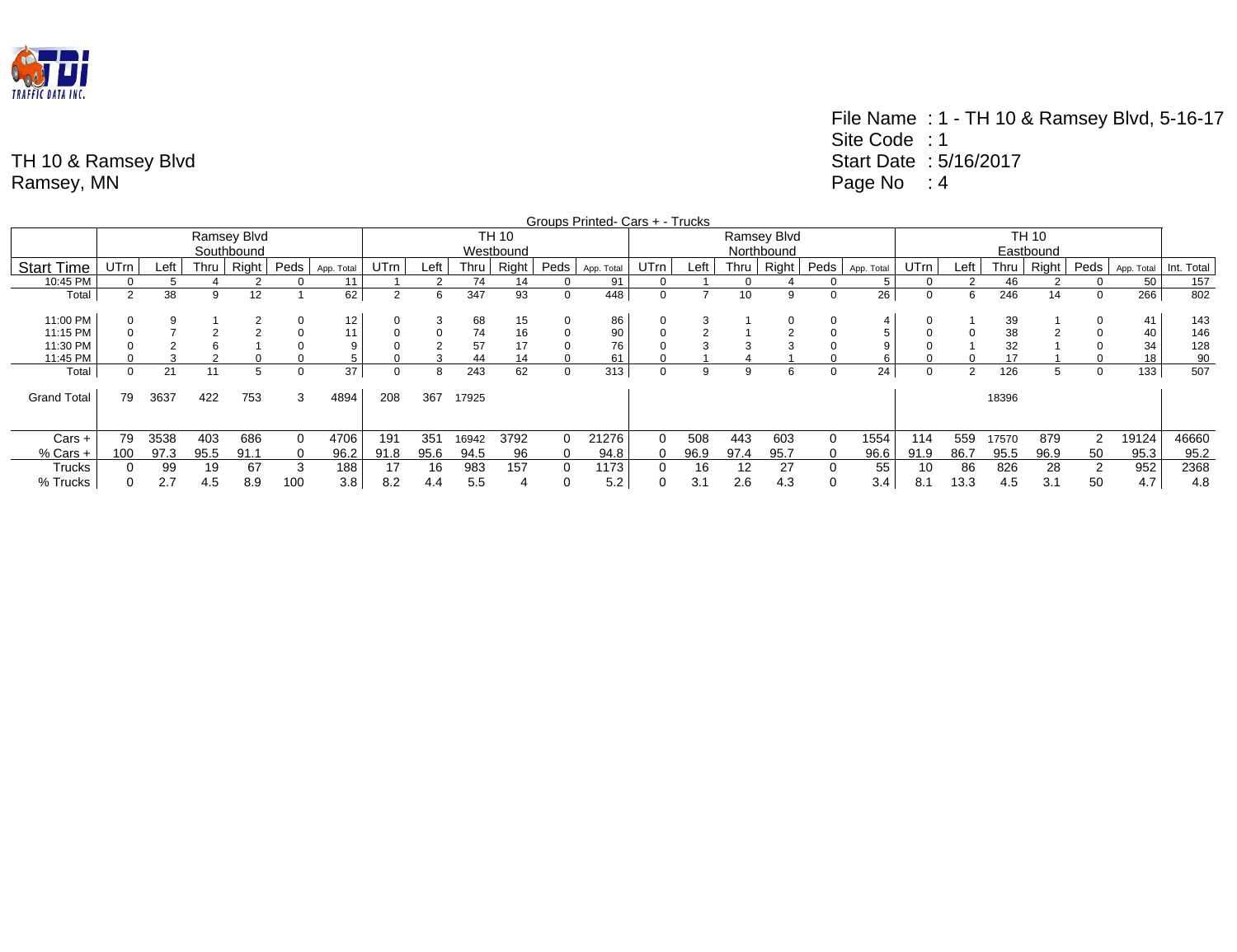